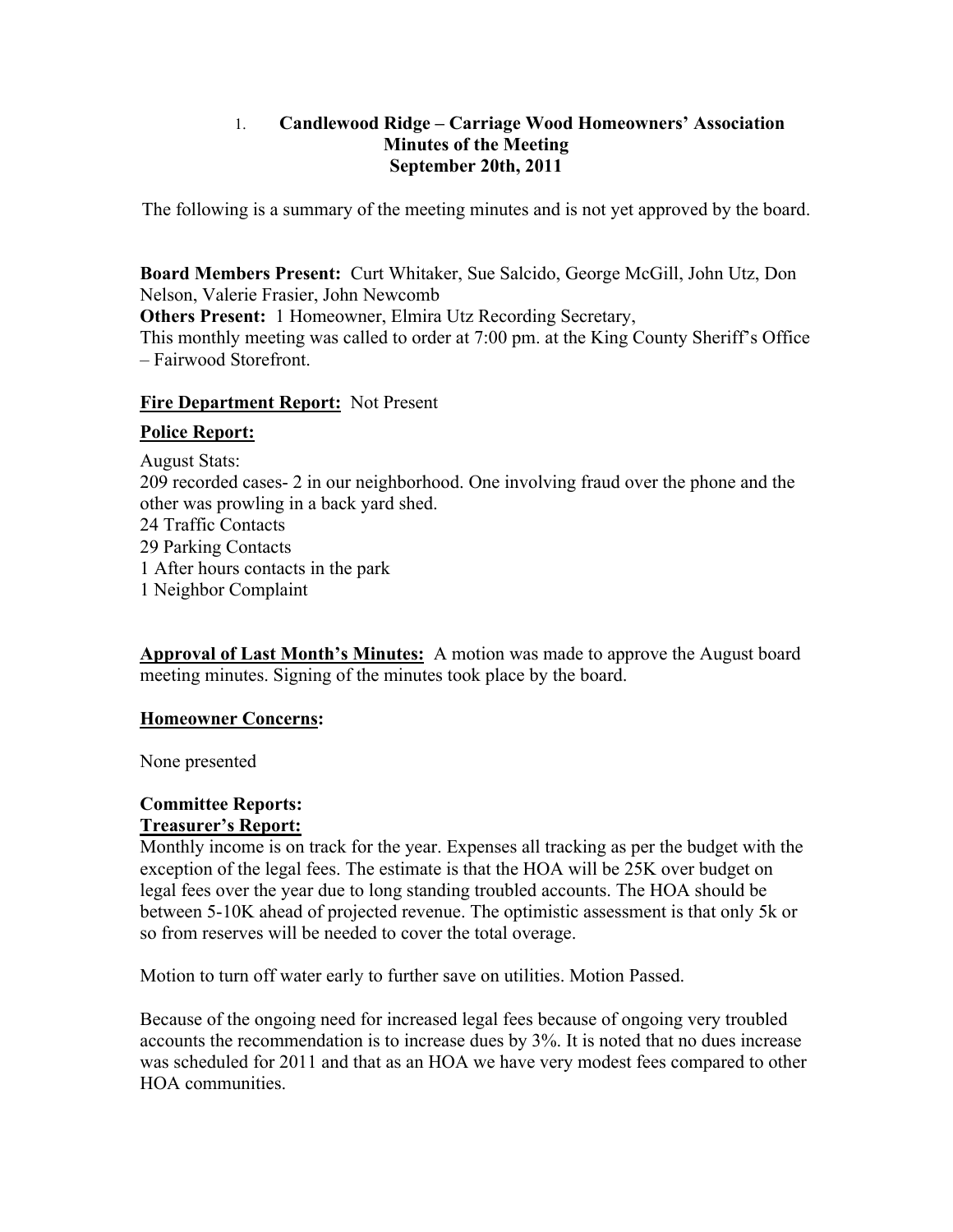Motion to increase dues by 3% beginning in 2012. Motion Passed.

Next month the treasurer will bring a draft of the proposed 2012 budget. Bank of America is changing their fee structure in a way that could be detrimental to our accounting budget. The treasurer will meet with them to see what can be done.

## **ACC Report:**

ACC requests for the month:

- $\bullet$  12 Paint
- $\bullet$  2 Decks
- 1 Tree
- $\bullet$  1 Siding
- 3 Roofs
- 1 Shed
- 1 Mailbox
- 1 Fence
- 1 Garage Door
- 1 Window
- 1 Front Door

Received request from Homeowner for mailbox standard. ACC chair will research options to consider.

- 1. Reminder Our CC&Rs and Rules and Regulations clearly state that exterior projects such as roofs, painting, fencing, decks, driveways, major landscaping and patios require the submission and approval of an ACC request before commencing the project. The ACC has up to 30 days to respond to an ACC request but tries to respond much sooner than that. It is recommended that if a response to an ACC request has not been received within two weeks, the homeowner should contact the ACC Chairman via email at architecture@crcwhoa.org or by leaving a voice message at  $425-738-8611$ . For emergency type repairs notify the ACC Chairman as indicated above and mention that it is an emergency type situation. Please do not contact the ACC chairman via a home phone number.
- 2. A notebook with samples of colors that provide a range of colors that meet HOA guidelines for repainting homes is available and will be provided upon request. Please contact the ACC chairman as indicated above if you would like to see it.
- 3. Please remember we do not accept ACC request forms via email. Please mail them to CR/CW HOA, PO Box 58397, Renton, WA 98058

# **Common Areas Maintenance Report:**

• Reminder to all Homeowners – It is our responsibility (Not King County's) to keep the street drains clear. Please clear the debris and leaves from the drains by your house and at the ends of your street.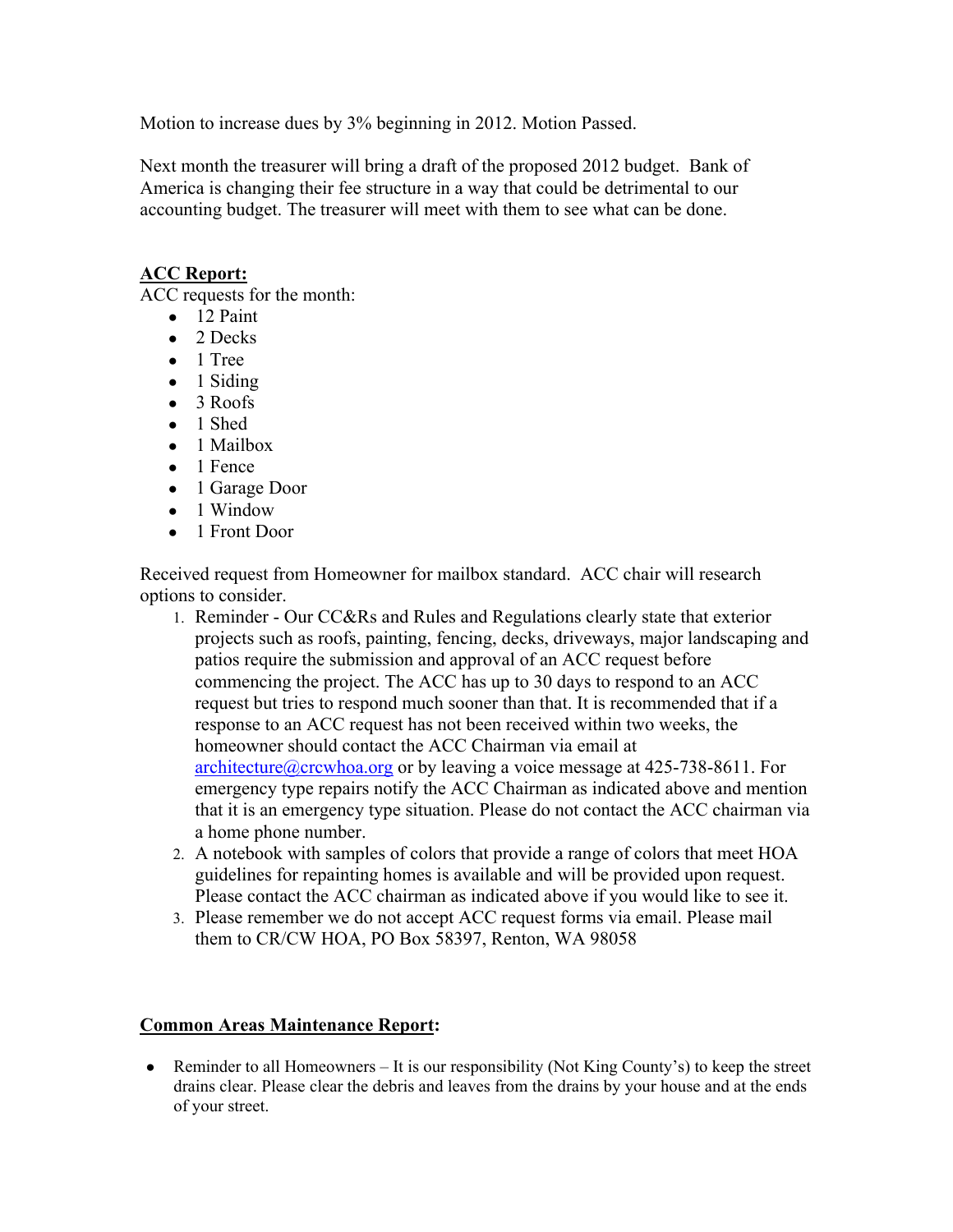- We continue to have branches and trees fall onto the paths at CR Park. Please contact me at commonareas@crcwhoa.org or call 425-738-8611 #80 and leave a message if you notice any trees or branches at either park or any of the Common areas or entrances.
- We had the common areas that needed barking done at a cost of \$1475. We also had the retention pond at CR weeded and barked at a cost of \$535.
- Canber had to replace one sprinkler head at a cost of \$91.00
- CRWS has started replacing 2 sewer mains on  $159<sup>th</sup>$  Ave SE, by the Fairwood /CR border. They think it will take 7-10 days to complete. I have the contact info for the contractor doing the work if any HO's have questions.
- $\bullet$  Reminder all dogs must be on leash this is a King County Law as well as our policy in our HOA Parks.
- King County Sheriff Patrols and requests will now be coordinated by the CAM Chair and monthly reports will be submitted before each monthly meeting. Please contact the Board with any areas of concern and we will do our best to accommodate. We have increased patrol hours to 32 hrs. / month because school is out and the better weather.
- Please keep a watch for suspicious Activity and call 911

**Reminder:** Our parks are private parks which exist for the use and enjoyment of HOA residents, their families and guests. They are not public parks. Our park usage rules apply to everyone. Following are some of the rules that have been established to maximize safety, and minimize liability and maintenance cost:

A. Park Hours: 9:00 am to dusk.

B. No Smoking, alcohol, drugs, loud music, golfing, motorized vehicles or **Fireworks** are allowed.

C. Animals must be leashed and owners are responsible for cleaning up after their animals.

#### **Complaints Negotiations Report:**

Reminder to all homeowners: All complaints must be signed and mailed in. They cannot be accepted via e-mail.

- 3 New Complaints
- 4 Closed
- 5 in the Fine Stage
- 10 complaints beyond the first letter/unclosed

#### **Capital Improvement Committee:**

Please contact the board if you have any ideas for Capital Improvements.

#### **Legal and Insurance Report:**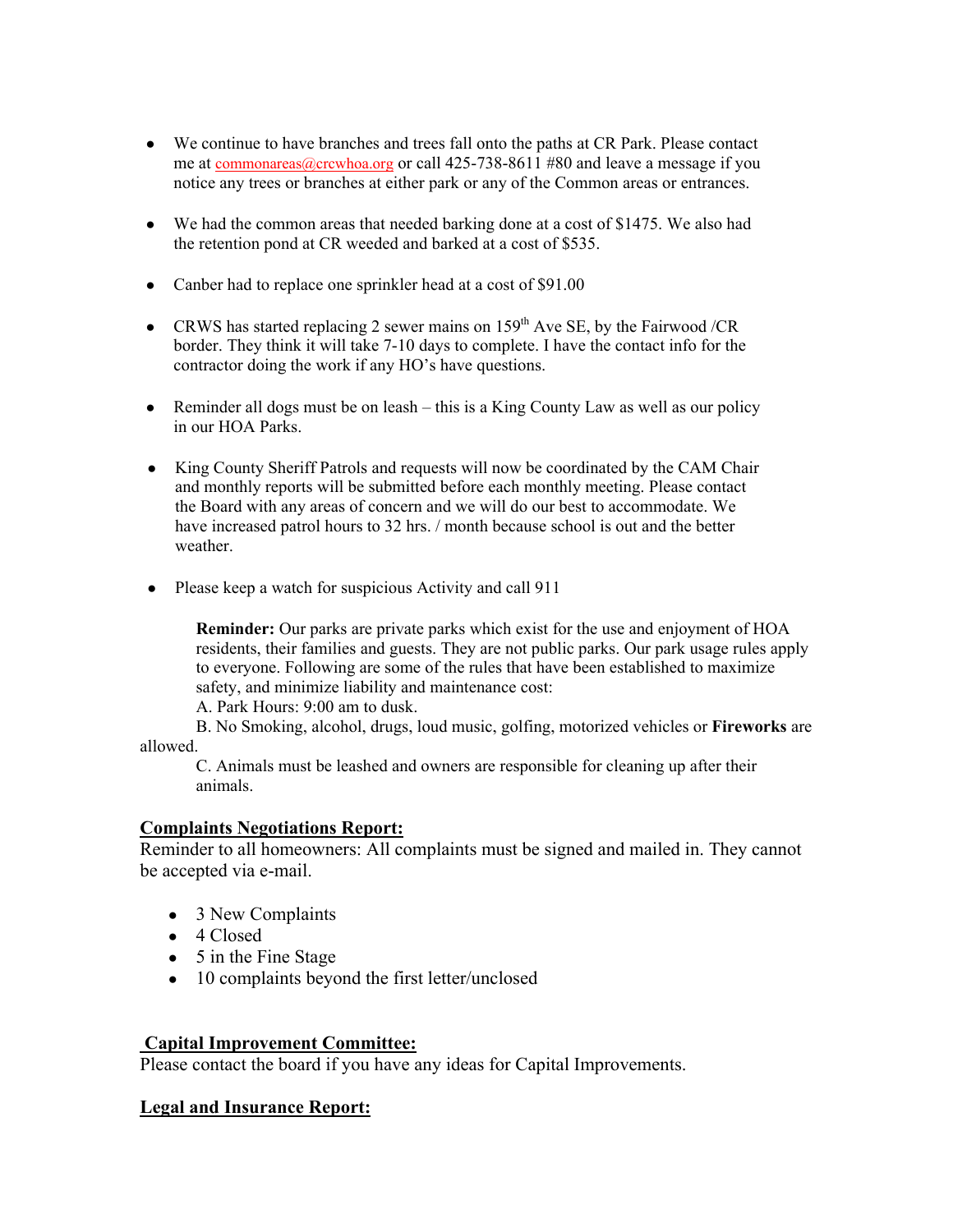Legal activities have tapered off but there are still costs due to ongoing troubled accounts/properties.

## **Nominating Committee**

No meeting was held in past month.

A Meet and Greet is scheduled for November 1<sup>st</sup>. The HOA would like to send the letter out soon and will use the help of a homeowner volunteer. The committee chair will follow up.

### **Rental Home / Change of Address Committee**

Changes of Address and Rentals

• Reminder – When HOA correspondence needs to be delivered to an address other than the HOA street address, your HOA needs to be notified in writing of the correct address to send the correspondence. This applies to absentee homeowners who are renting or leasing their homes, homes that are vacant, and homeowners who choose to receive their correspondence at a PO Box or alternate address. In addition homeowners who are renting or leasing are required to comply the provisions of the Leasing/Rental of Homes/Tenants Rules and Regulations.

### **Old Business:**

Reminder that Fairwood Greens is having an Emergency Preparedness meeting at 7 pm at the Fairwood Greens Country Club.

# **New Business:**

If you are a new Homeowner and have not received a welcome packet please contact the board.

# **Meeting Adjourned at 8:45**

**Welcoming Committee** – If you are new to the neighborhood and would like an HOA information packet, call the HOA phone number at 425-738-8611 and leave a voice message or send an email request to  $info@crcwhoa.org$ .

Homeowner asked if we send welcome packets to renters. Answer is yes we do, if we are notified of the change. Please feel free to notify the HOA if you notice a move happening in your area.

**Special Topics:** Visit our Website and contact the HOA via Email at:

Web – www.crcwhoa.org Email –  $info@crcwhoa.org$ 

A motion was made to adjourn the meeting at 8:35 pm.

# **Next Board Meetings:**

• October  $18<sup>th</sup>$ ,  $2011$